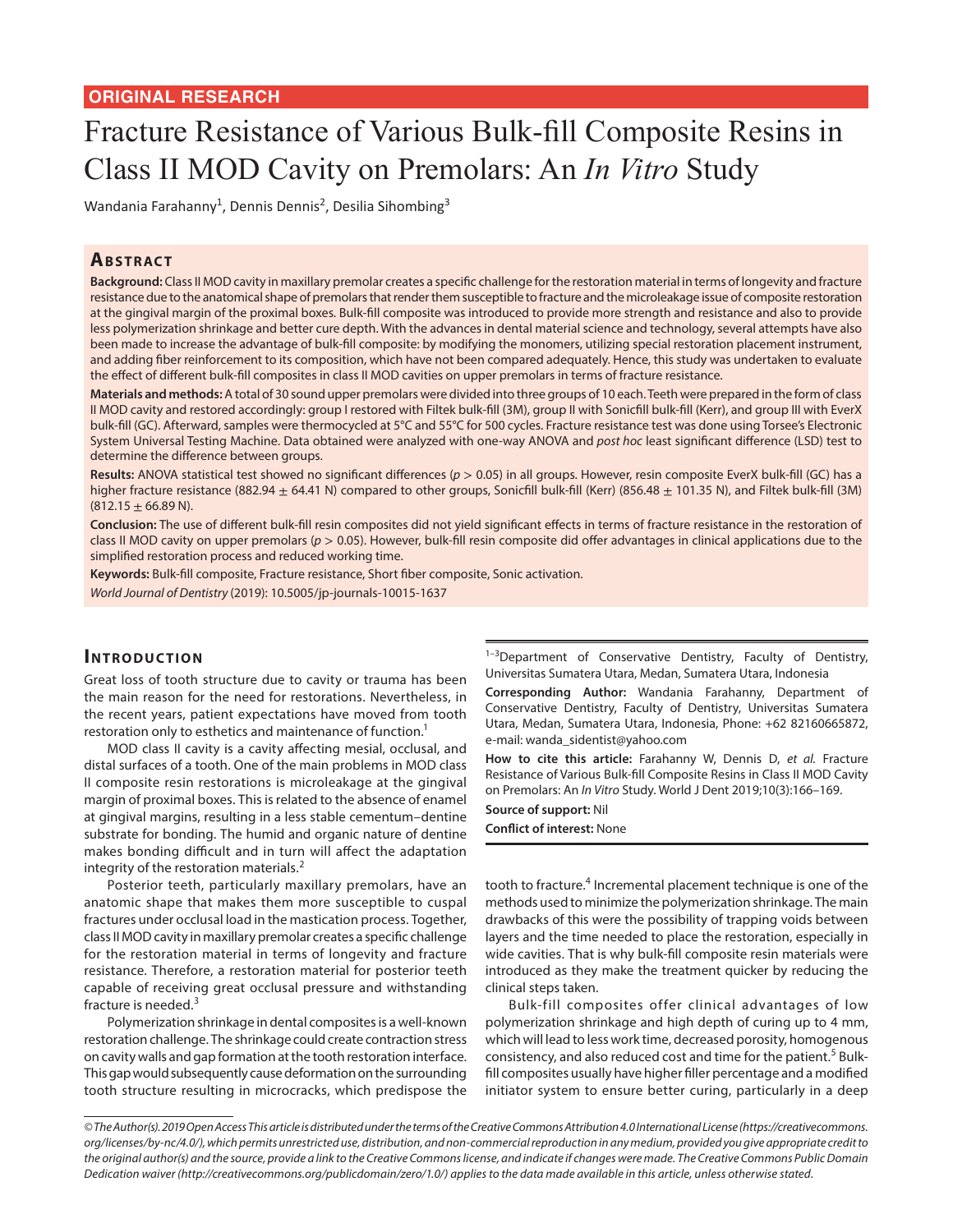restoration. Several improvements have also been done to increase the advantage of bulk-fill composites: modifying the monomers, utilizing special restoration placement instrument, and adding fiber reinforcement in its composition.

Filtek™ bulk-fill composite offers enhanced mechanical properties by adding two novel monomers that, in combination, act to lower polymerization shrinkage.

Instruments that could condense the restoration material with a vibration technique using ultrasonic energy had also been developed for composite application. This sonic energy reduces the viscosity of the resin by 87% allowing adaptation in deep cavities, up to 5 mm, in a single increment.<sup>6</sup>

Fiber reinforcement of conventional dental composites was also introduced with the aim of enhancing their physical and mechanical properties and increasing their resistance to fracture.<sup>7</sup>

While the above explanation showed the attempts made to increase the advantages of bulk-fill composites, there were no studies comparing the effect of short fiber reinforced bulk-fill composites, sonic activation in bulk-fill placement, and different monomer contents in bulk-fill composites toward fracture resistance. Therefore, this study was done to observe the effect of different types of bulk-fill composites in MOD class II restoration on upper premolars toward fracture resistance.

# **MATERIALS AND METHODS**

#### **Sample Criteria**

This study was a laboratory experiment using posttest only control group design. Study samples consisted of 30 upper first and second premolars. The selection criteria were fresh intact individual human upper premolars, and caries free without any restorations that were extracted for orthodontic or because of mobility. The exclusion criteria were premolars with caries, restoration, and crack.

### **METHODS**

#### **Sample Preparation**

A total of 30 sound upper premolars were cleaned with a scaler and stored in saline solution. Samples were randomly divided into 3 groups of 10 teeth each according to the type of restoration material used and then mounted on gypsum blocks for preparation and restoration procedures.

Group I: Class II MOD cavity restored with Filtek Bulk-Fill (3M ESPE, USA).

Group II: Class II MOD cavity restored with Bulk-Fill SonicFill (Kerr).

Group III: Class II MOD cavity restored with everX Posterior Bulk-Fill (GC, Europe) and Filtek Bulk-Fill (3M ESPE, USA).

Outline form design of MOD (mesial occlusal distal) class II cavity was made using pencil on the tooth with the help of a caliper to get accurate measurements of cavity depth 3 mm from the pulp floor and 4 mm from the gingival floor, measured from the palatal cavosurface margin with a 1 mm axial wall. Buccal and palatal axial walls were made parallel to each other. Cavity preparation was done using fissure diamond bur on a high-speed handpiece, and preparation was initiated from the occlusal surface (Fig. 1).

#### **Sample Restoration**

After the application of tofflemire matrix system, the prepared cavities were acid etched for 15 seconds with the help of a



Fig. 1: MOD class II preparation design on premolar teeth<sup>8</sup>

microbrush and then rinsed with water and air dried. The tooth structure was maintained moist. Afterward, the prepared cavity surfaces were saturated with a bonding agent for 10 seconds using a microbrush and gently air-dried. An LED light curing unit was used for the polymerization process for 20 seconds. Bulk-fill composite according to the type of the group was then placed at 4 mm thickness, measured using a probe, and cured for 20 seconds.

#### **Finishing and Polishing**

Specimens were finished using fine finishing diamond bur to remove excess composites and then polished with a silicone bur.

#### **Water Storage and Thermocycling**

All the restored specimens were freed from the gypsum blocks and then stored in a container filled with saline solution for 24 hours and thermocycled for 500 cycles at 5°C and 55°C with a dwell time of 20 seconds and a transfer time of 5 seconds.<sup>1</sup>

#### **Sample Fixation and Pressure Test**

Self-cured acrylic resin in a cylinder mold was used to fix each tooth up to 2.0 mm below the cemento-enamel junction. Afterward, the samples were subjected to compressive load at a cross-head speed of 1 mm/minute using Torsee's Electronic System Universal Testing Machine. Compressive loading was applied using a custom-made metal zig placed in the center of the tooth. The force required to cause fracture was recorded in kgf and converted to Newton (N), and the mean was calculated for each group.

#### **Data Analysis**

Data obtained were statistically analyzed using one-way ANOVA with a confidence level of 95% and a significance level of  $\alpha$  = 0.05 to examine if there were differences between groups. *Post hoc* LSD test was done to determine the significance level in each group.

## **Re s u lt**

Both Figure 2 and Table 1 show that group III (everX bulk-fill (GC)) had the highest mean value of fracture resistance at 882.94  $\pm$  64.41 N, followed by group II (Sonicfill bulk-fill (Kerr)) at 856.48  $\pm$  101.35 N and group I (Filtek bulk-fill (3M ESPE)) at 812.15  $\pm$  66.89 N.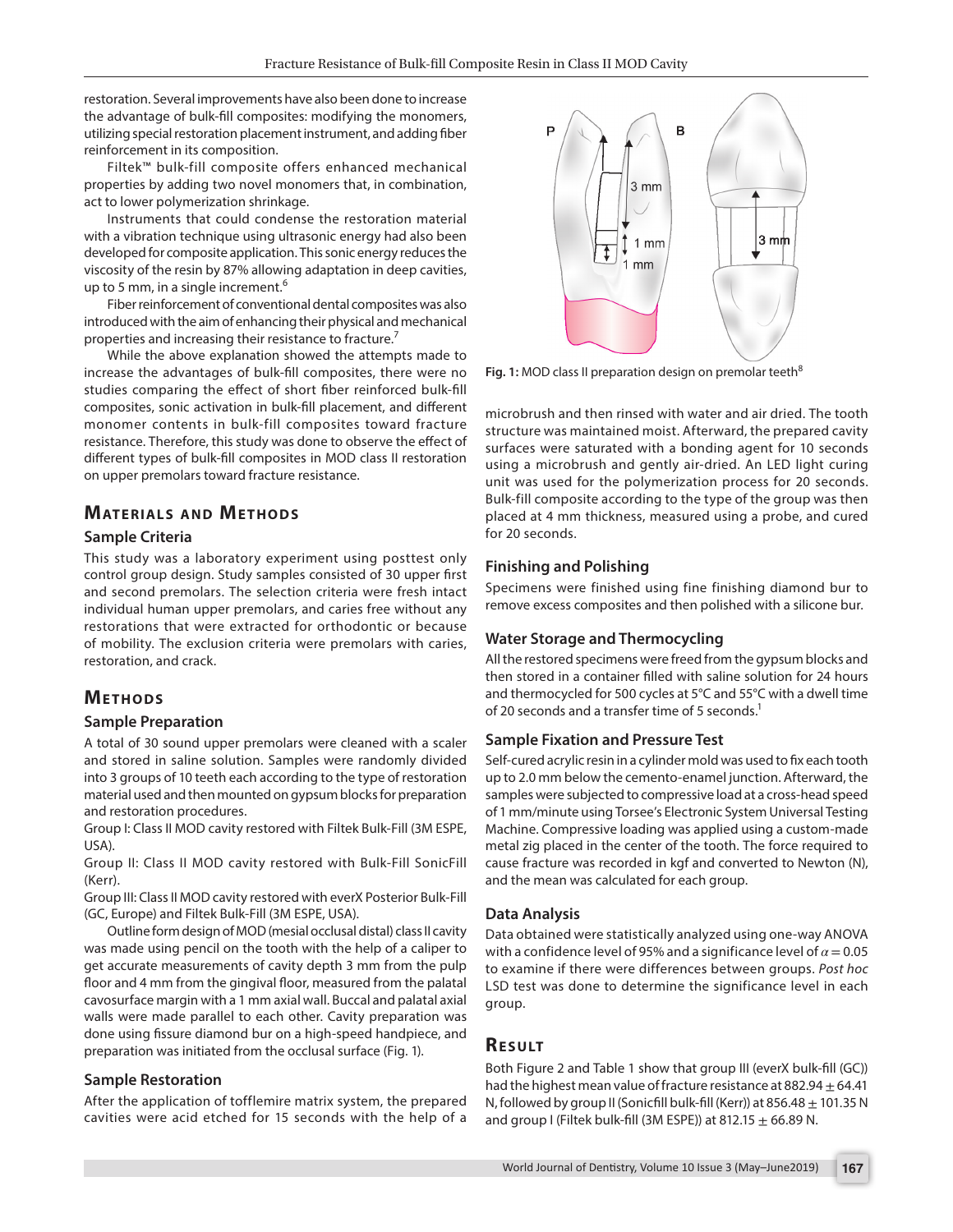

**Fig. 2:** Mean value of the fracture resistance of bulk-fill composites

Table 1: The ANOVA results of mean value  $\pm$  standard deviation of fracture resistance in groups I to III

| Group                                                                      | Fracture resistance<br>(Newton) $x \pm SD$ | p value |
|----------------------------------------------------------------------------|--------------------------------------------|---------|
| I. Bulk-fill composite resin<br>restoration with AUDMA and<br>AFM monomers | $812.15 + 66.89$                           |         |
| II. Sonic activated bulk-fill<br>composite resin restoration               | $854.48 + 101.35$                          | 0.151   |
| III. Short fiber reinforced bulk-fill<br>composite resin restoration       | $882.94 + 64.41$                           |         |

#### **Dis c u s sio n**

This study is in agreement with Vahid et al. who investigated the fracture resistances of bulk-fill composites in class II MOD cavity on upper first premolar teeth. His result showed that Ever X composite (GC) had the highest fracture resistance compared to other bulk-fill composites.

The highest fracture resistance value of Ever X bulk-fill (GC) in our study might be due to the combination of resin matrix, short e-glass fiber filler, and an organic filler in its composition. The short fiber composite resin has also proved to control the polymerization shrinkage stress by fiber orientation, and thus, marginal microleakage was reduced. This is supported by Aboueill et al., who found that fibers in composite could stop the crack propagation through the material. He also discovered that the fiber reinforced composite samples remained attached, even after the failure of the sample and formation of crack line.<sup>7</sup>

Sonicfill (Kerr) is a fast and reliable new technique for posterior restoration which does not require any additional capping layer. The manufacturer stated that as sonic energy is applied through the handpiece, the modifier causes the viscosity to drop (up to 87%), increasing the flowability of the composite, enabling quick placement, and precise adaptation to the cavity walls.<sup>9</sup> Sonicfill resin has a shrinkage of only 1.6%. Low polymerization shrinkage minimizes gap formation and the risk of cracking that could cause fracture.<sup>10</sup> Ibarra et al. found that the sonic activation technique lowers the viscosity of the material to allow for easy adaptation to the cavity walls without creating air bubbles.<sup>11</sup>

Filtek bulk-fill (3M ESPE) contains two novel methacrylate monomers. One is high molecular weight aromatic urethane dimethacrylate (AUDMA) which decreases the number of reactive groups in the resin. This helps to decrease volumetric shrinkage and thus reduces the polymerization stress. The second monomer is addition fragmentation monomer (AFM), which contains a third reactive site that may cleave through the fragmentation process during polymerization. This process provides relaxation mechanism for the developing network and subsequent stress relief.

Descriptive results showed that the fiber reinforced bulk-fill composite has a higher value of fracture resistance compared to other bulk-fill composites. However, one-way ANOVA analysis did not show a significant difference between groups. This might be due to a number of reasons explained below, which comprised also the limitations of this study. But Farahanny et al. found that the maxillary premolar teeth that had been endodontically treated with final restoration resin composite bulk-fill had high fracture resistance.<sup>12</sup>

Difficulties in looking for study samples of recently extracted upper premolar teeth were also of influence when measuring fracture resistance because tooth that has been extracted quite a while would undergo structural changes. Inorganic materials such as calcium hydroxyapatite and organic materials such as collagen start to deteriorate after the tooth was extracted. These structural changes will affect the chemical bonding between teeth and composite.<sup>13</sup>

Jefferson et al. carried out a fracture endurance study in premolars by controlling the shape and variation of sampled teeth. The teeth were observed under a microscope to confirm that the samples were cavity- and crack-free. In our study, cusp variation, position, and the size of upper premolars were not controlled. Samples were not examined under a microscope, and hence, the possibility of microcrack that was there before was not controlled.<sup>14</sup>

In this study, the age of the subjects where the samples were acquired was not controlled. Noronha et al. found that fracture resistance in upper premolar teeth from young (18–21) subjects was 77.5 kgf, while in >60-year-old subjects it was about 128.9 kgf. This might be due to the difference in enamel rods alignment, which was perpendicular in young age, while in elderly, it was tilted. This difference might influence the result of fracture resistance.<sup>15</sup>

Fahad in his study of fracture resistance on weakened premolars said that the root surface of the teeth should be covered with aluminum foil up to 2 mm below the cemento-enamel junction to simulate the periodontal issue.<sup>8</sup> Similarly, Franca et al. also dipped the root surface into melted wax to a depth of 2 mm below cementoenamel junction (CEJ) to produce the average thickness of the periodontal ligament.<sup>16</sup> In our study, this simulation of periodontal tissue using wax or foil was not performed, which might contribute to the difference in results.

Pressure test process in this study utilized the Torsee's Universal Testing Machine, but the limitation of this machine was that it did not simulate an adequate clinical oral cavity condition and dynamic loading. In this study, Torsee's Universal Testing Machine only provided one-way load on one point, which means it did not simulate the actual force occurring in the mastication process.1,17

Thermocycling process was done for 500 cycles, which was assumed to be equal to 20–25 days usage in the oral cavity. Nevertheless, the result of the study did not show significant differences; therefore, further *in vivo* investigation is recommended.